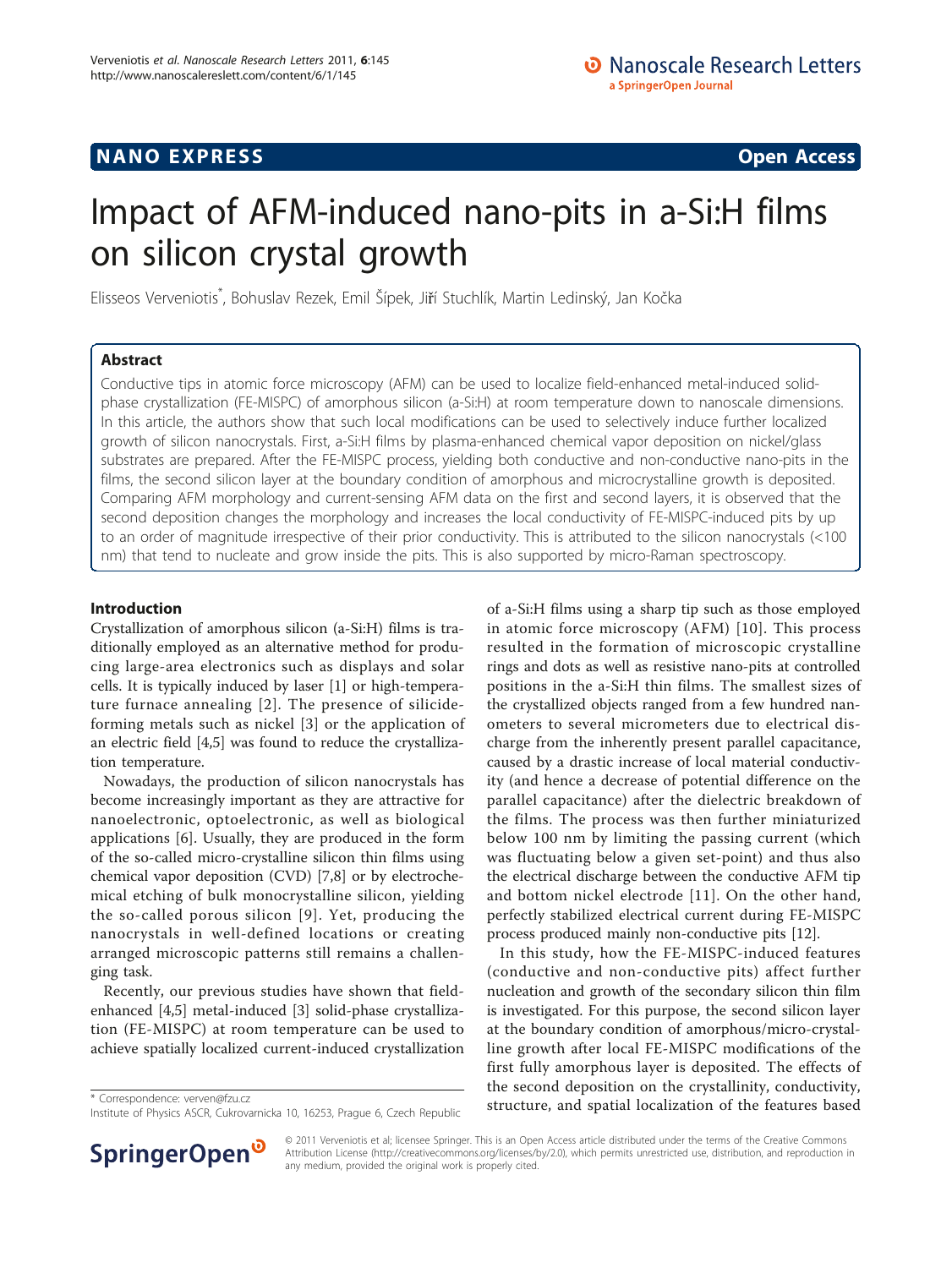on their initial morphology and conductivity are discussed.

## Method

The a-Si:H films are deposited by plasma-enhanced CVD in a thickness of 170 nm (±30 nm, measured by a stylus profilometer) on a Corning 7059 glass substrate coated with 40-nm-thin nickel film and 10 nm titanium interlayer for improved adhesion to glass. Substrate temperature of 50°C and 0.02% dilution of  $SiH<sub>4</sub>$  in helium result in a hydrogen content of 20-45 at.% in the films [[13\]](#page-4-0).

The FE-MISPC is accomplished by applying the electric field locally using a sharp conductive tip in AFM. Employed tips were either Pt/Cr-coated doped silicon (ContE, Budgetsensors) or conductive diamond-coated silicon (DCP11, NT-MDT). The typical tip radius is 10- 70 nm depending on the type used. The tips are put in contact with the a-Si:H film with the force of 10-500 nN. The current source is connected to the bottom nickel electrode. The nickel electrode is negatively biased to facilitate the FE-MISPC process [[4\]](#page-4-0). Oxidation of the silicon surface is thus of no concern as the AFM tip polarity cannot give rise to local anodic oxidation [[14](#page-4-0)]. Details of the setup can be found in Refs. [[11,12](#page-4-0)]. The FE-MISPC process is realized by a sample current of -0.5 nA, which is part of the constant current (-100 nA) applied by an external source unit (Keithley K237). Outcome of the exposition is determined by its temporal profile [\[12](#page-4-0)].

Microscopic morphology and local conductivity of the films before and after the FE-MISPC process are characterized by current-sensing AFM (CS-AFM) [[15\]](#page-4-0) using sample bias voltage of -25 V. Increased local current detected by CS-AFM is a good indication of crystallinity as corroborated previously by micro-Raman spectroscopy [[11](#page-4-0)]. Such high sensing bias is used because of the amorphous nature (and hence the low conductivity) of the pristine film and additional tunneling barrier of the native oxide on the film interface [\[16\]](#page-4-0).

After the FE-MISPC process, the second silicon layer is deposited on top of the initial film at 100°C in the thickness of about 200 nm  $(\pm 30 \text{ nm})$ . This deposition is done at the boundary conditions of amorphous and micro-crystalline silicon growth [[17](#page-4-0),[18\]](#page-4-0). CS-AFM experiments are then again conducted on the previously processed areas for determining the impact of the second deposition on the FE-MISPC-induced features. Micro-Raman spectroscopy (diode laser,  $\lambda$  = 785 nm,  $P = 1$  mW, objective 100 $\times$ ) is employed to characterize the crystallinity [\[19\]](#page-5-0) of the FE-MISPC exposed spots after the second deposition.

In order to find the exposed areas after the second layer deposition, the samples were marked with a laser

(HeCd laser,  $\lambda = 442$  nm,  $P = 30$  mW) prior to FE-MISPC process.

## Results

Figure [1a](#page-2-0) shows the typical local topography after an FE-MISPC experiment exhibiting current spikes over the set-point [\[12\]](#page-4-0). The diameter of the pit is 300 nm, and it can be seen that some material is accumulated around the hole. The cross section plotted in Figure [1b](#page-2-0) shows that the depth of the pit is 100 nm. The full-width-at-half-maximum (FWHM) is 200 nm. In Figure [1e](#page-2-0) is shown the local conductivity map of the same area obtained at the sample bias voltage of -25 V. The conductive region is mainly focused in the pit. The cross section plotted in Figure [1f](#page-2-0) shows the spatial profile of electrical current inside the pit. Peak current is 100 pA, and FWHM is 60 nm.

Figure [1c,g](#page-2-0), shows the local topography and conductivity map obtained at the sample bias voltage of -25 V in exactly the same area as in Figure [1a,e](#page-2-0) after the second layer was deposited. AFM topography shows an accumulation of typical silicon micro- and nano-crystals [[15\]](#page-4-0) around the pit. CS-AFM shows conductive regions localized within the pit. Note that the individual silicon crystals present due to the second deposition do not appear conductive because the current pre-amplifier setting (sensitivity =  $1 nA/V$ ) was adjusted to the magnitude of the current in the pit. Scanning the same area with higher current sensitivity (1 pA/V) showed conductivity on every single crystal seen in the topography. Cross sections plotted in Figure [2d,h,](#page-2-0) respectively, show that the pit depth is now 175 nm (FWHM is 200 nm) and that the conductive region exhibits an electrical current peak of 670 pA (FWHM is 30 nm).

Figure [2a](#page-2-0) illustrates the local topography of an area after three separate FE-MISPC experiments exhibiting stable current. The pits this time are non-conductive as seen in the corresponding CS-AFM image and its cross section (see Figure [2e,g](#page-2-0)). Their diameter is about 300 nm for all the pits. Their depth is 40-50 nm as shown by the spatial profile in Figure [2c.](#page-2-0) FWHM is about 200 nm (middle pit).

Topography of the same spot after second deposition (see Figure [2b](#page-2-0)) shows several small silicon nano-crystals scattered across the area. The depth of the pits increased to 50-60 nm as shown by the spatial profile in Figure [2d](#page-2-0). FWHM is 180 nm (middle pit). In the CS-AFM image after the second deposition (see Figure [2f](#page-2-0)), it can be seen that the previously non-conductive pits now exhibit pronounced difference in conductance. Corresponding current spatial profile in Figure [3h](#page-2-0) shows a peak current up to 65 pA at -25 V. FWHM is 40 nm (middle pit).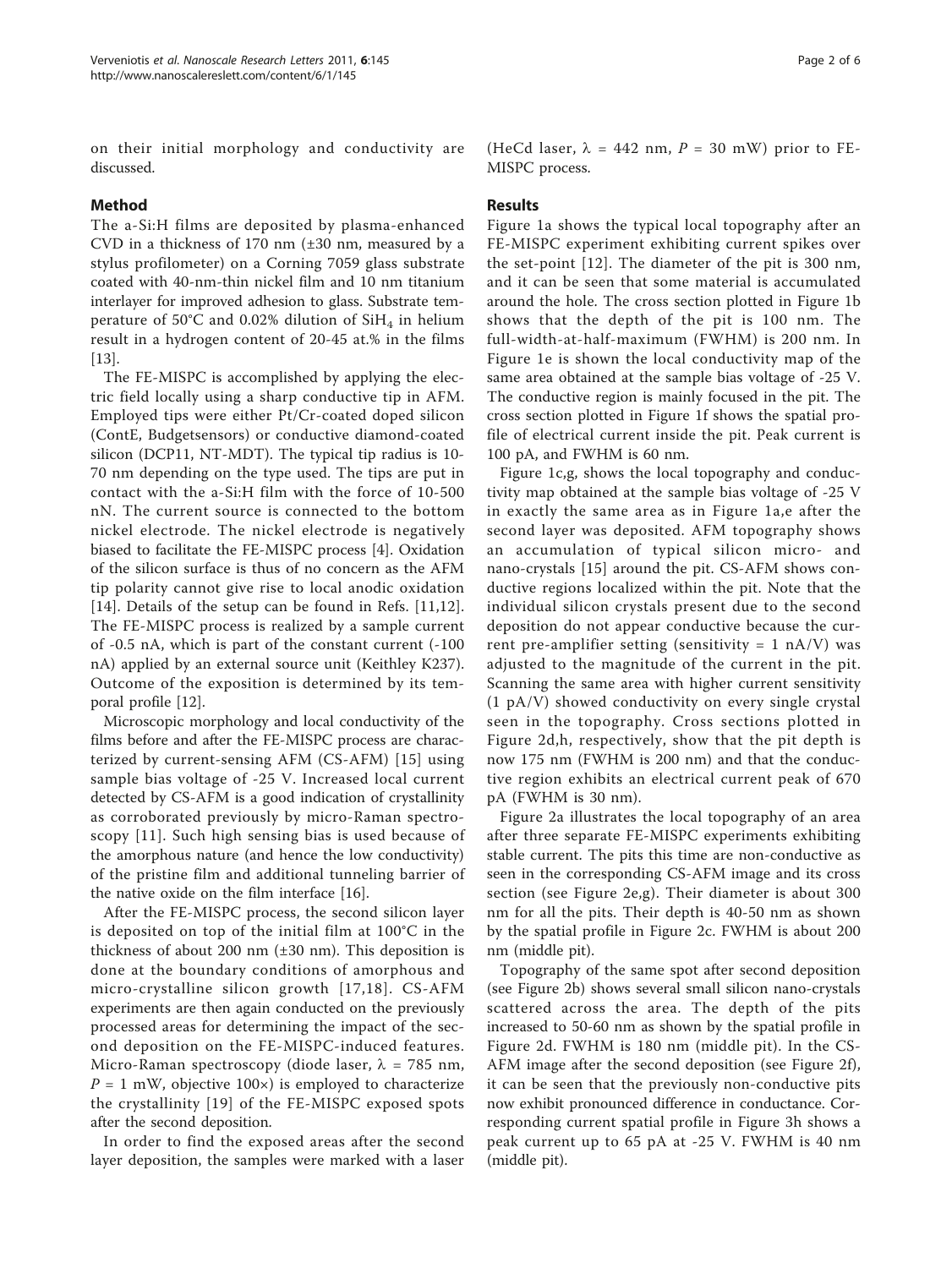<span id="page-2-0"></span>

Figure 3 shows the middle pit of Figure 2 in threedimensional representation before (a) and after (b) the second deposition. Besides the growth-induced depth change, modifications in the local morphology inside the pit can also be seen. The bottom of the pit turns from smooth to rough. Note that the images of Figure 3a,b are optimized to emphasize on the features of the pit in the z-direction, and consequently their real aspect ratio is not maintained.



Figure [4](#page-3-0) shows the micro-Raman spectrum measured on the conductive pit after second deposition (AFM topography is shown in the inset image). The crystalline silicon peak at 521  $cm^{-1}$  is well resolvable, even though it is superimposed with much more pronounced amorphous band. This is because most of the material in the focus of the Raman is amorphous. Accounting for Raman focus diameter of about 700 nm (objective 100×,  $\lambda$  = 785 nm) and crystalline region diameter of 100 nm, crystalline fraction makes only 2% of the detection area.

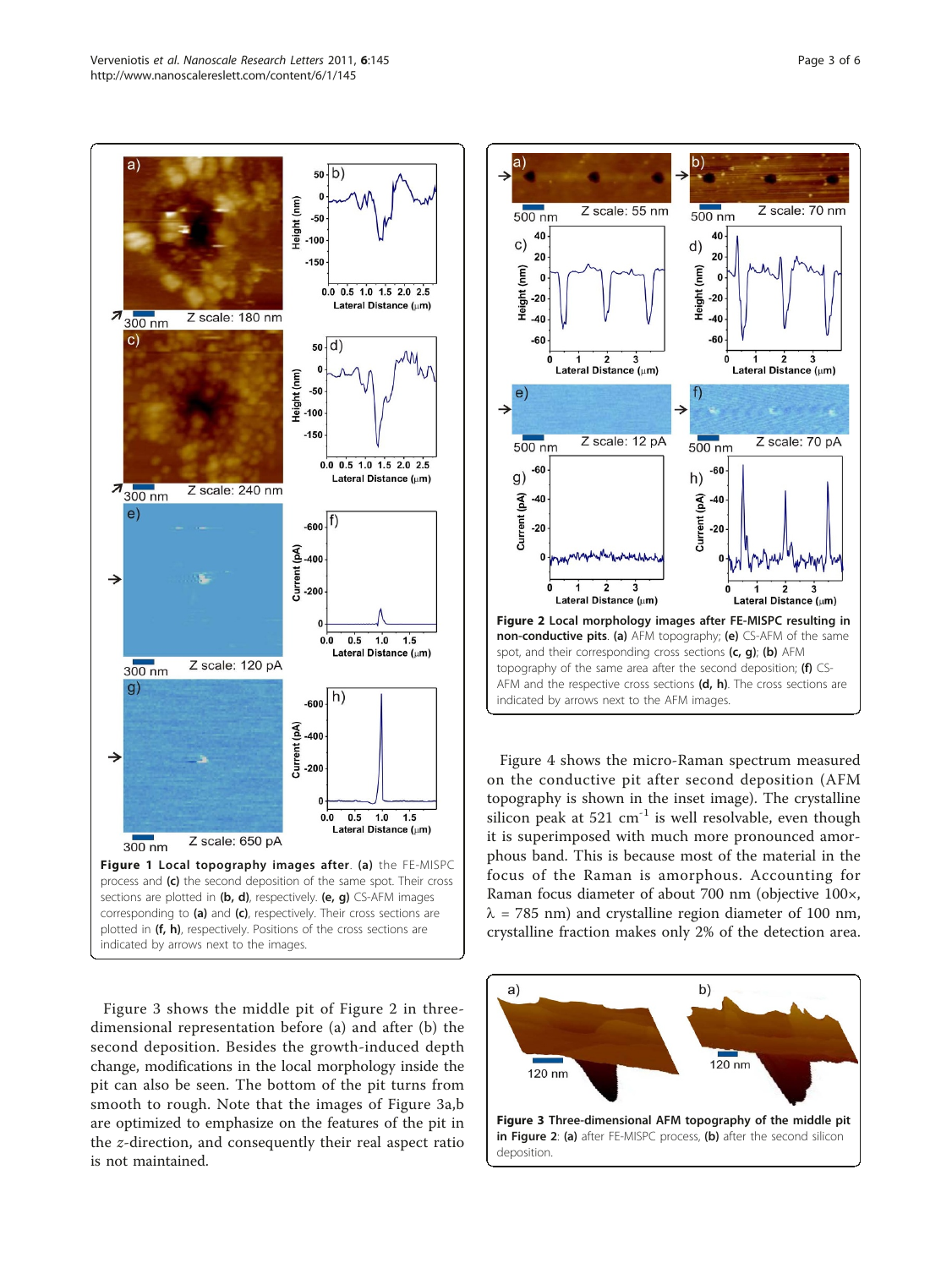<span id="page-3-0"></span>

Raman measurements, before the second deposition on various FE-MISPC-exposed spots, showed only broad amorphous band (typical spectrum shown in Figure 4), obviously because the crystalline phase amount was below the detection threshold.

## **Discussion**

The critical factor controlling the outcome of FE-MISPC is the AFM tip. When it is new, in the first few expositions, it produces larger, conductive pits irrespective of the exposition current. During those expositions, the tip is being "formed." After tip "forming," the use of exposition currents in the range of 0.05-0.15 nA results always in non-conductive pits as also reported previously [\[10](#page-4-0)]. Producing small conductive pits relies on current limitation [[11\]](#page-4-0) while allowing for current fluctuations [\[11,12](#page-4-0)]. The typical yield is 70% so far [[12\]](#page-4-0).

By correlating increased local conductivity [[15](#page-4-0)] and crystalline silicon peak or at least a shoulder (because of <2% fraction of the detection area) in micro-Raman spectra, it can be concluded that silicon nanocrystals are formed inside the pits after the second deposition. This conclusion is also supported by the change of local morphology. As illustrated in Figure [3,](#page-2-0) the bottom of the pit changes from smooth to rough. Furthermore, the increase in the pit depth after the second deposition is smaller than the thickness of the deposited layer (changed by 75 nm in the case of conductive pits or by 10 nm the case of non-conductive pits vs. 200 nm of the second film thickness). This indicates that there must be some growth occurring inside the pits as well. This effect can be in particular pronounced because the second silicon deposition is performed at the boundary

of amorphous and microcrystalline growth where silicon crystals typically protrude above the amorphous film because of their faster growth [[15](#page-4-0)].

Under the boundary deposition conditions, silicon nanocrystals and their aggregates (the so-called microcrystalline columns) nucleate at random positions in otherwise uniform a-Si:H [[15,17](#page-4-0)]. Upon using the localized FE-MISPC process, the nucleation became focused into the processed regions. In the case of initially conductive pits, the nanocrystal density is increased also around the pit compared to farther surroundings. This may be due to topographical as well as structural modification of the first a-Si:H film, because, e.g., some additional local stress and/or atomic scale defects may be induced around the processed area [[20\]](#page-5-0).

In the case of non-conductive pits, the overall density of nanocrystals remained uniform, i.e., nanocrystals are randomly scattered across the surface, except for the perfectly focused growth inside the pits. Formation of non-conductive pits introduces most likely less stress and defects in the local structure of the film, thus not enhancing crystal nucleation around the pit. The nonconductive pits exhibit pronounced increase in conductivity after the second deposition compared to the initial resistive state (see Figure [3](#page-2-0)). As the background exhibits conductivity of <5 pA (due to current pre-amplifier noise at the selected current range), the increase from the second deposition is of one order of magnitude or more. This indicates that new silicon nanocrystals are formed and localized in the pits. The non-conductive pits are thus the most promising candidates for selective growth of Si micro- and nano-crystals.

Note that the nanocrystals, which are scattered randomly across the surface or just around the pit, are also conductive compared to the a-Si:H background, in agreement with previous reports [[15\]](#page-4-0). However, their conductivity is two orders of magnitude lower compared to the center of the pit. Hence, they do not appear as brighter dots in the current images. This is most likely because they are grown on the a-Si:H film (with possibly additional amorphous incubation layer [[17\]](#page-4-0)). It can be assumed that the much higher conductivity of the nanocrystals inside the pits is because they nucleate more readily without amorphous stage and are also better connected to the bottom electrode, e.g., via the conductive path made by the FE-MISPC process that may be further improved by the elevated temperature during the second deposition.

There are several possible factors that can promote nucleation and growth of silicon nanocrystals inside both types of the pits created by local FE-MISPC process. First, growth precursors during the second CVD deposition may become more localized inside the pits. Second, density of a-Si:H defects can be increased inside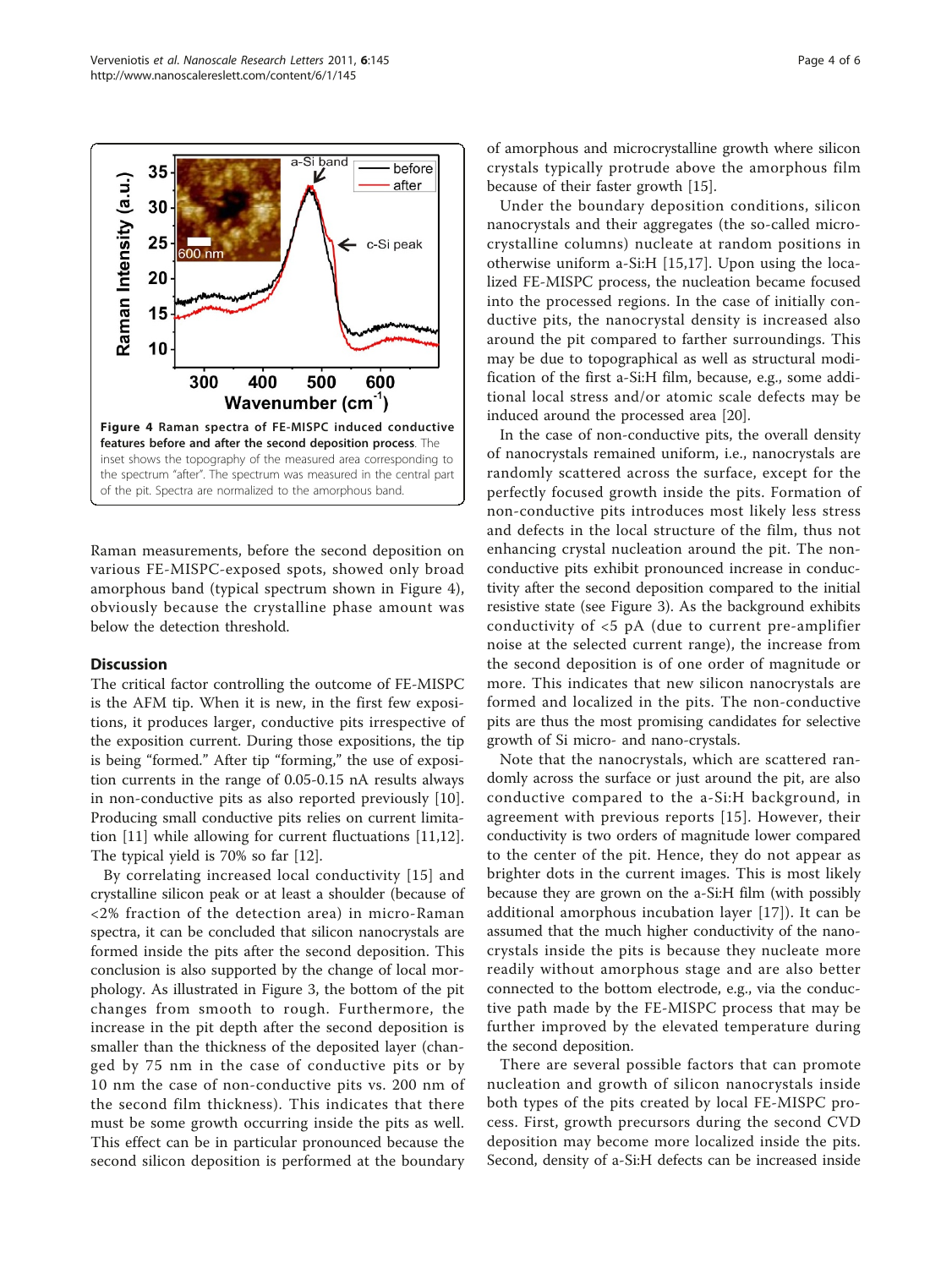<span id="page-4-0"></span>the pits due to local heating and/or evolution of hydrogen as in the case of laser annealing that also can promote further growth of crystalline silicon [[20](#page-5-0)]. Third, local stress or strain may be increased inside the pits and may increase the nucleation probability. Fourth, crystal growth may proceed on the already existing crystals in the case of conductive pits. Fifth, the elevated temperature during second deposition (100°C) may also affect the crystallinity of the features. To resolve this, thermal annealing of a FE-MISPC-exposed sample was performed. The annealing conditions were identical to the second deposition conditions described above, but without the plasma. We noticed some increase in the local currents after the annealing only on the previously conductive pits. Since this temperature is not enough to promote Si deposition, this effect is merely thermal. In the case of non-conductive pits, there was no effect on the structural or electronic properties detected. The last two factors thus cannot explain the growth in nonconductive pits. The other factors may all contribute to certain extent, and the main contribution cannot be presently resolved.

## Conclusions

This study demonstrated that the deposition of a second silicon layer at the boundary condition of amorphous/ micro-crystalline growth on top of the a-Si:H film could increase the conductivity of areas previously processed by the local FE-MISPC using AFM. The following effects were observed: (i) conductivity of conductive features (pits) was increased by up to six times, and (ii) new sub-100 nm conductive spots were generated in non-conductive pits. The increase in the local conductivity was attributed to the formation of silicon nanocrystals (<100 nm) inside the pits as evidenced by CS-AFM profiles. It was also corroborated by changes of morphology and by micro-Raman spectra. The process is the most defined in the case of non-conductive pits. This study thus opens perspectives for the growth of Si nanocrystals in predefined positions with nanoscale precision using the secondary deposition process. Such procedure, for instance, could be used to adjust the preferred properties of the nanocrystals by the deposition parameters.

#### Abbreviations

AFM: atomic force microscopy; CS-AFM: current-sensing AFM; CVD: chemical vapor deposition; FE-MISPC: field-enhanced metal-induced solid phase crystallization; FWHM: full-width-at-half-maximum.

#### Acknowledgements

Financial support from research projects KAN400100701 (ASCR), LC06040 (MŠMT), LC510 (MŠMT), SVV-2010-261307, 202/09/H041, AV0Z10100521, and the Fellowship J E Purkyně (ASCR) is gratefully acknowledged.

#### Authors' contributions

EV carried out the AFM/CS-AFM measurements and drafted the manuscript. BR participated in the design and coordination of the study, and edited the manuscript. EŠ designed and materialized the exposition circuit and the control software. JS performed the CVD deposition of the silicon thin films. ML performed the Raman meaurements. JK concieved the study and participated in its coordination.

#### Competing interests

The authors declare that they have no competing interests.

Received: 24 September 2010 Accepted: 15 February 2011 Published: 15 February 2011

#### References

- Rezek B, Nebel CE, Stutzmann M: "Polycrystalline Silicon Thin Films Produced by Interference Laser Crystallization of Amorphous Silicon". Jpn J Appl Phys 1999, 38:L1083.
- 2. Nakazawa K: "Recrystallization of amorphous silicon films deposited by low-pressure chemical vapor deposition from  $Si<sub>2</sub>H<sub>6</sub>$  gas". J Appl Phys 1991, 69:1703.
- 3. Lam LK, Chen S, Ast DG: "Kinetics of nickel-induced lateral crystallization of amorphous silicon thin-film transistors by rapid thermal and furnace anneals". Appl Phys Lett 1999, 74:1866.
- 4. Fojtik P, Dohnalová K, Mates T, Stuchlík J, Gregora I, Chval J, Fejfar A, Kočka J, Pelant I: "Rapid crystallization of amorphous silicon at room temperature". Philos Mag B 2002, 82:1785.
- 5. Yoon SY, Park SJ, Kim KH, Jang J: "Metal-induced crystallization of amorphous silicon". Thin Solid Films 2001, 383:34.
- 6. Trojánek F, Neudert K, Bittner M, Malý P: "Picosecond photoluminescence and transient absorption in silicon nanocrystals". Phys Rev B 2005, 72:075365.
- 7. Fejfar A, Mates T, Čertík O, Rezek B, Stuchlík J, Pelant I, Kočka J: "Model of electronic transport in microcrystalline silicon and its use for prediction of device performance". J Non-Cryst Solids 2004, 338:303.
- 8. Tan YT, Kamiya T, Durrani ZAK, Ahmed H: "Room temperature nanocrystalline silicon single-electron transistors". J Appl Phys 2003, 94:633.
- 9. Bisi O, Ossicini S, Pavesi L: "Porous silicon: a quantum sponge structure for silicon based optoelectronics". Surf Sci Rep 2000, 38:1.
- 10. Rezek B, Šípek E, Ledinský M, Krejza P, Stuchlík J, Kočka J: "Spatially localized current-induced crystallization of amorphous silicon films". J Non-Cryst Solids 2008, 354:2305.
- 11. Rezek B, Šípek E, Ledinský M, Stuchlík J, Vetushka A, Kočka J: "[Creating](http://www.ncbi.nlm.nih.gov/pubmed/19417314?dopt=Abstract) [nanocrystals in amorphous silicon using a conductive tip](http://www.ncbi.nlm.nih.gov/pubmed/19417314?dopt=Abstract)". Nanotechnology 2009, 20:045302.
- 12. Verveniotis E, Rezek B, Šípek E, Stuchlik J, Kočka J: "Role of current profiles and AFM probes in electric crystallization of amorphous silicon". Thin Solid Films 2010, 518:5965.
- 13. Luterová K, Pelant I, Fojtík P, Nikl M, Gregora I, Kočka J, Dian J, Valenta J, Malý P, Kudrna J, Štěpánek J, Poruba A, Horváth P: "Visible photoluminescence and electroluminescence in wide-band gap hydrogenated amorphous silicon". Philos Mag B 2000, 80:1811.
- 14. Rezek B, Mates T, Stuchlík J, Kočka J, Stemmer A: "Charge storage in undoped hydrogenated amorphous silicon by ambient atomic force microscopy". Appl Phys Lett 2003, 83:1764.
- 15. Rezek B, Stuchlík J, Fejfar A, Kočka J: "Microcrystalline silicon thin films studied by atomic force microscopy with electrical current detection". J Appl Phys 2002, 92:587.
- 16. Vetushka A, Feifar A, Ledinský M, Rezek B, Stuchlik J, Kočka J: "Comment on "Current routes in hydrogenated microcrystalline silicon"". Phys Rev B 2010, 81:237301.
- 17. Kim SK, Lee HH: "Intrinsic phase boundary between amorphous and crystalline structures for chemical vapor deposition". J Cryst Growth 1995, 151:200.
- 18. Kočka J, Fejfar A, Mates T, Fojtík P, Dohnalová K, Luterová K, Stuchlík J, Stuchlíková H, Pelant I, Rezek B, Stemmer A, Ito M: "The physics and technological aspects of the transition from amorphous to microcrystalline and polycrystalline silicon". Phys Status Solidi C 2004, 1:1097.